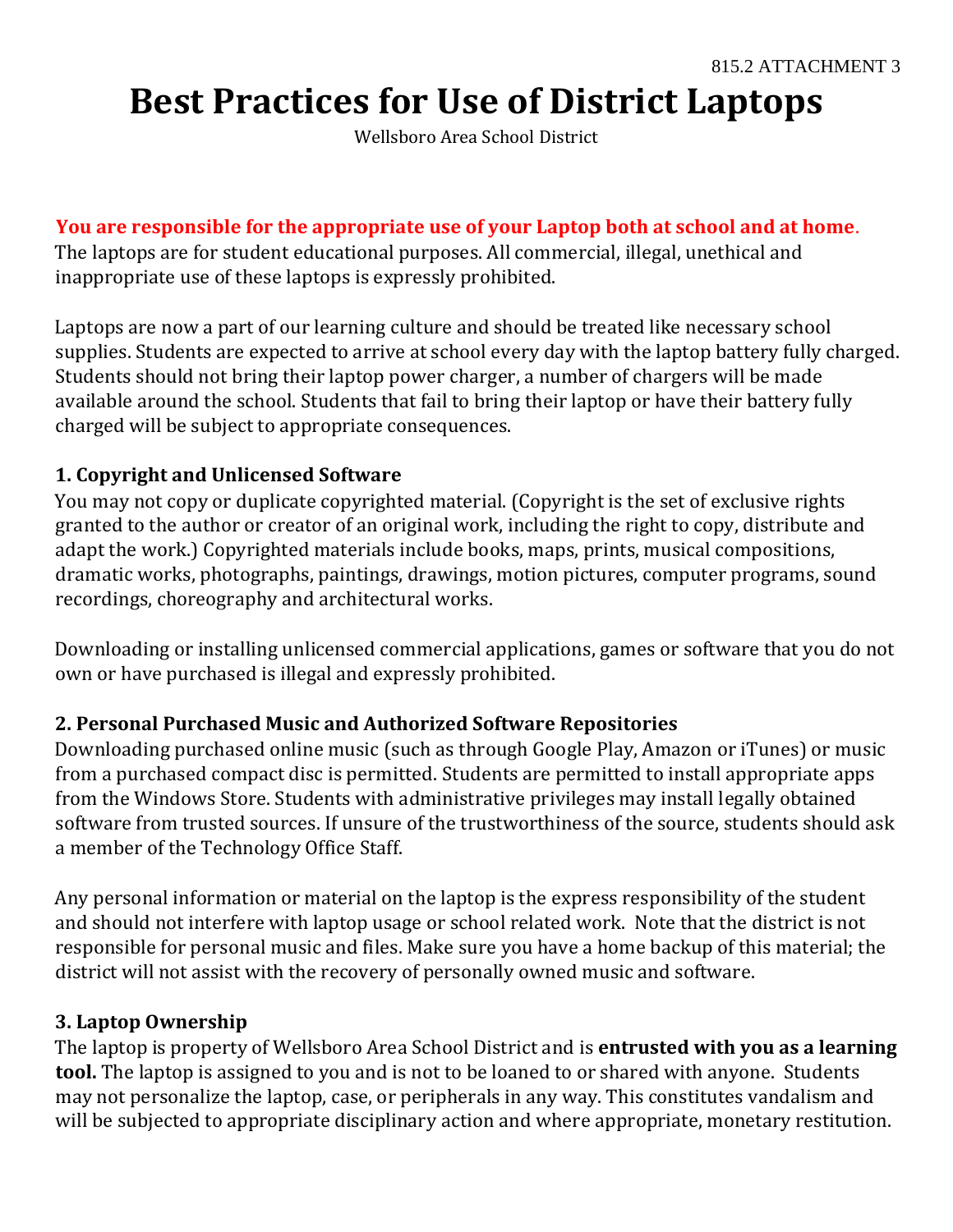## **4. Laptop Care**

Laptops should not be left in temperatures below 35 degrees or above 90 degrees. Food, drinks, or pets should not be near the laptop to avoid damage. Rain, wet hands, and high humidity are risky to laptops and should be avoided. Laptops are not to be left in a vehicle; this encourages theft and exposes the computer to temperature changes outside of their operating limits.

Always keep track of your laptop and take reasonable precautions to keep it safe. If you place your laptop in your locker make sure it is completely closed and locked. **Never leave your laptop unattended**.

When carrying your Laptop always place it in the case provided by Wellsboro Area School District. Be careful not to drop or fling your laptop bag. Remember if it breaks, you are responsible for paying for the repair!

Personal devices plugged into the laptop's ports may cause problems with the laptop's operation. You are responsible for any damage to the Laptop caused by any personal device you connect to the Laptop. Note that Wellsboro Area School District will not provide technical support for personal devices.

## **5. Help with Technology Problems**

If you notice that your laptop is not working properly or functioning in a strange or abnormal way, report it to the building Help Desk or Technology Office

A number of loaner laptops will be available if a student device fails or a hard drive crashes. Contact the Technology Office to request a loaner laptop.

### **6. Internet Safety and Avoiding Scams**

- a. Don't open, forward or reply to suspicious emails or other online communication. If you have a question about a particular message, check with the Technology Office.
- b. Be wary of attachments from people you don't know and critically review online offers. Many scams attempt to trick you into installing or forwarding a virus or malicious program.
- c. Never respond to emails or websites that ask for personal information such as your username, password, date-of-birth or social security number.
- d. Almost all chain letters contain no useful information. This includes chain letters warning about viruses or Internet scams. Often the chain letters link you to viruses or are scams themselves. Don't pass them on.
- e. Do not share your network user name or password online or with others.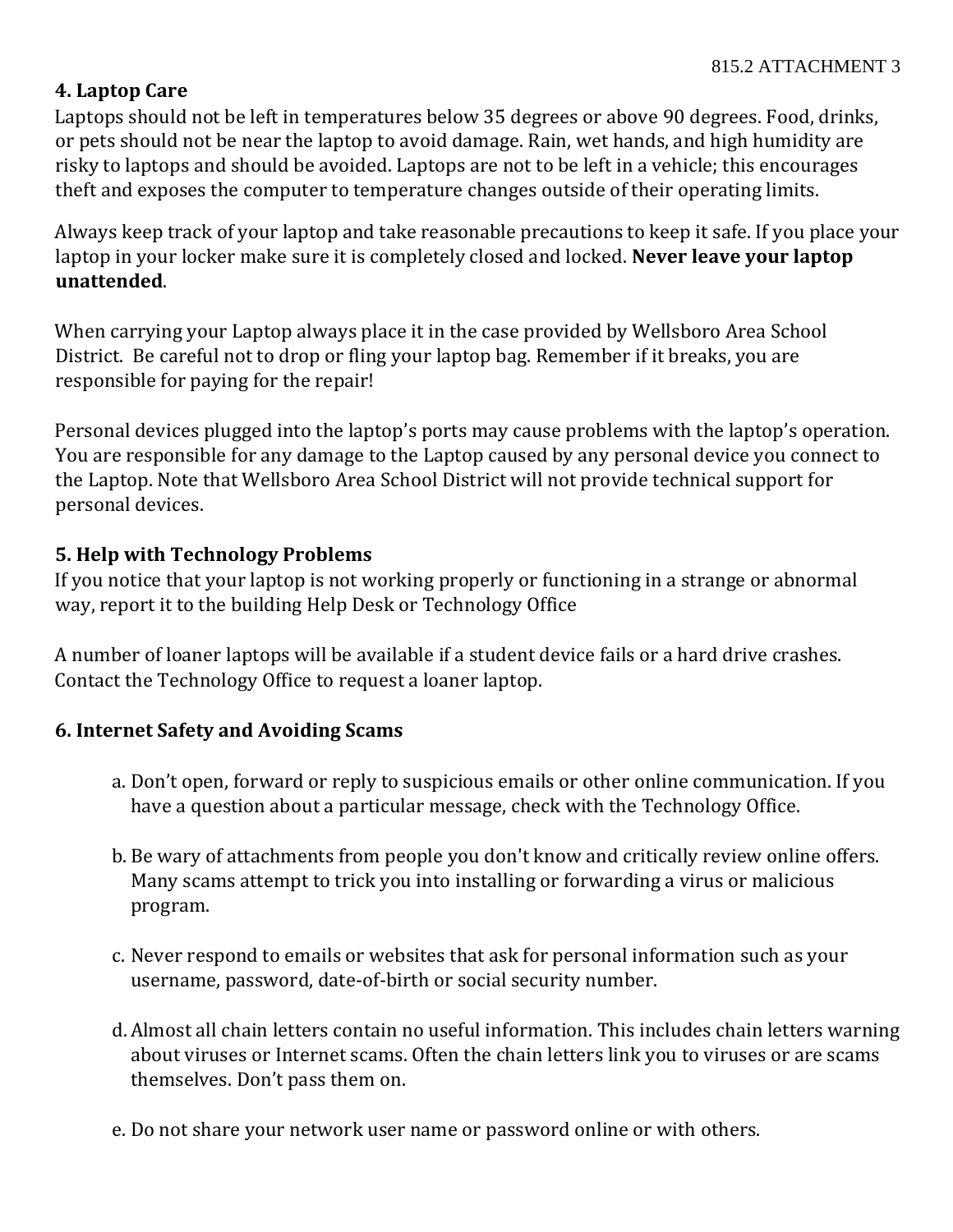- f. Do not tamper with the laptop filters; they help to block scam sites. The use of anonymous proxies or other technologies to bypass district filtering programs is prohibited.
- g. Record your laptop serial number and asset tag number for your records.

# **7. Cyber Citizenship and Digital Ethics**

Students are trusted to be civil and courteous when using the laptop both on and off the school network. The District recognizes that bullying creates an atmosphere of fear and intimidation, detracts from the safe environment necessary for student learning, and may lead to more serious violence. Therefore, the School Board will not tolerate bullying by District students. For more information, please see Policy 249: Bullying/Cyberbullying.

The District also trusts that students will act ethically and responsibly with technology and when online. Students should be familiar with Policy 815: Acceptable Use of Internet.

a. Be polite and courteous. Leave offensive text (i.e. curse words, insults, etc.) out of blog entries and comment postings. Think before you write or send an email; be kind at all times.

b. There are no online take backs! Text or photos placed online are completely out of your control, regardless of whether you attempt to limit access. Anything posted online is available to anyone in the world. Think before you post: Will your post embarrass you, your family, or your friends?

c. Do not post your personal information: addresses, phone number(s), date-of-birth, class schedules, your whereabouts or daily activities. Keep your private details off the Internet.

d. Employers, colleges and universities, graduate programs and scholarship committees routinely search the Internet to screen applicants. What does your online history and posts say about you?

e. Help us keep our students safe! If you have reason to believe that another student is using the district-issued laptop in a manner that violates school rules or policies, you are encouraged to report this activity to a school staff member.

# **8. Athletic policy**

Under no circumstances should laptops and/or carrying cases be left on the practice/game field before, during, or after practice or games. Students will be given a combination lock and locker to store their laptop with the backpack. Lockers must be locked at all times. Students are responsible